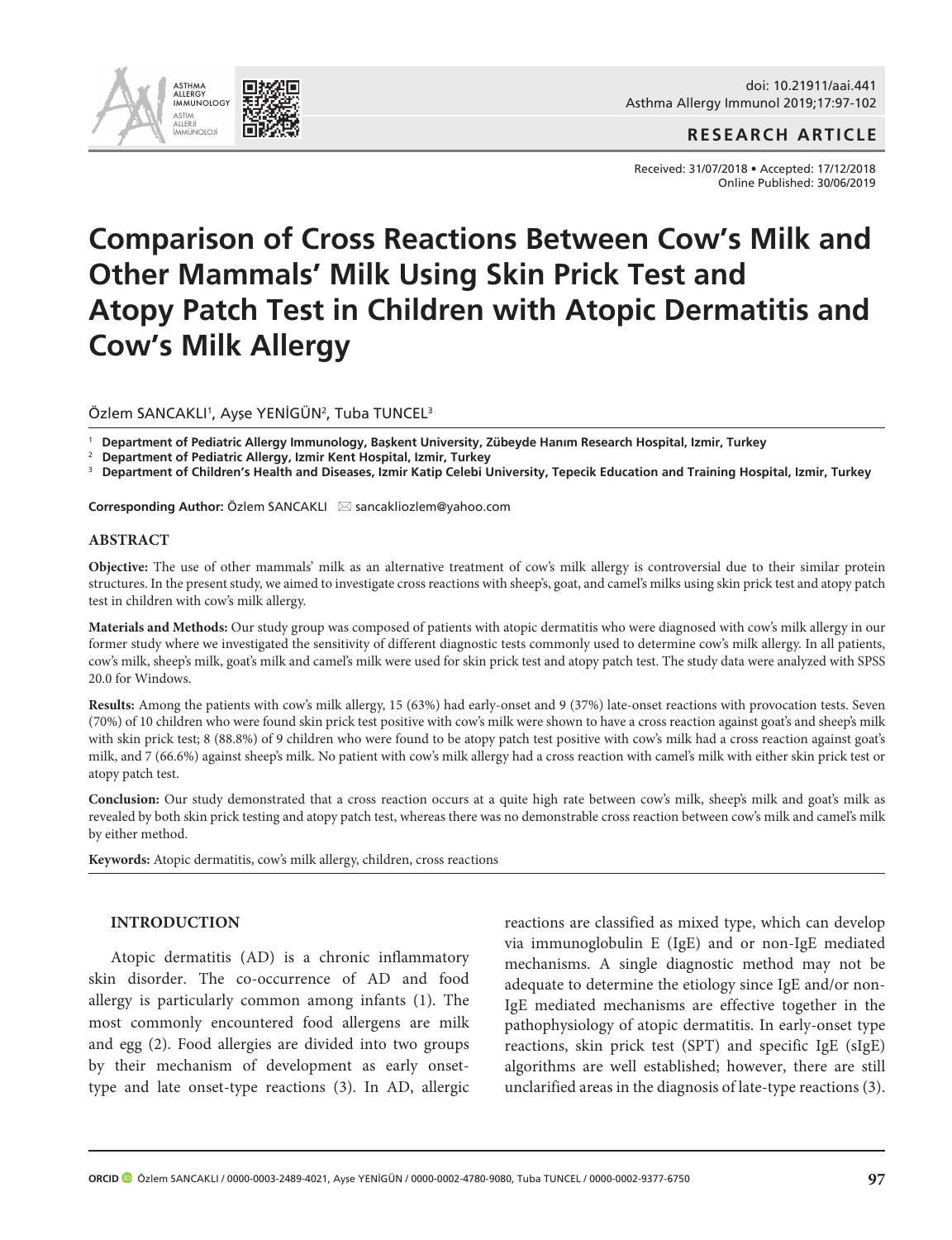Atopy patch test (APT) can be used in the diagnosis of latetype reactive food allergies (4,5). The gold standard testing method for food allergies formed by both types of reaction is the double-blind placebo-controlled food provocation (DBPCFP) test (6).

Total elimination of cow's milk protein from a child's diet and providing a suitable, nutritional, substitute supply for feeding are the only current strategies (3). In children with cow's milk allergy (CMA), amino acid-based formulas or fully hydrolyzed formulas are usually used as part of an elimination diet. Although their nutritional value is high, their high cost and poor palatability for some children limit the use of extensively hydrolyzed formulas. For these reasons, there has been continuous search for other non-bovine, mammalian milk as replacement for cow's milk. Unfortunately, it has been demonstrated, by several studies, that children with CMA develop allergy to the milk proteins of these mammalian milk due to some similarity between the proteins of these mammalian milk and that of the cow's milk (7,8). However, those studies have usually been performed in children with CMA and early onset type reactions. It is unclear whether similar cross reactions occur in mixed or late onset type reactions.

In the present study we aimed to investigate, by using SPT and APT, whether cross reactions with goat's, sheep's, and camel's milks existed at similar rates in early- and lateonset reactions among children with AD and CMA.

# **MATERIALS and METHODS**

Our study group was composed of children younger than 2 years of age with atopic dermatitis, who were recruited for an earlier study conducted by our team, where we studied sensitivity of diagnostic tests for CMA (9). In the first study atopic dermatitis diagnosis was made by using Hanifin-Rajka criteria (10). All families were informed about the study and their informed consent was obtained. Patients with reported AD flare-ups and/or allergic reactions following the consumption of cow's milk and milk products were included in the study. The patients with previously diagnosed or suspected food allergies other than cow's milk were excluded. Demographic properties, complaints, family and personal history were recorded. Having at least one family member diagnosed with conditions like as asthma, allergic rhinitis and/or conjunctivitis, AD, food and drug allergies was considered as a positive family history for atopy. Nutritional history of the patients included information about the duration of breast-feeding and the beginning of cow's milk and milk products consumption.

# **Skin Prick Test (SPT)**

In AD patients with active skin reactions suitable treatment modalities were planned. In patients with receding lesions, antihistamines and systemic steroids were stopped according to suggested time periods, as were topical steroids applied to the test area. In all patients, pasteurized cow's, boiled sheep's, goat's and camel's milk were used for the prick-to-prick skin test. Histamine and saline were used as positive and negative controls, respectively. After a single drop of milk on a subject's forearm area, the epidermis was pierced using Stallerpoint® (Stallergenes, France). Reactions were reviewed after 15 minutes. The test was regarded positive after which the mean diameter of the swollen area became at least 3 mm greater than the negative control diameter (11,12).

# **Atopy Patch Test (APT)**

Haye's Test Chamber® (0540577, Netherlands) was used for APT. Drops of pasteurized cow's, sheep's, goat's and camel's milk were administered into the test chamber and saline solution was used as negative control. The test area was then checked after 20 minutes for early reactions. The patch was worn on the application area for 48 hours. The initial review was done 20 minutes after patch removal. The patch test results were reviewed within 72 hours. Reactions were grouped according to results: -: negative; +/-: doubtful: erythema only; +, weak positive: erythema and slight infiltration; ++, strong positive: erythema, infiltration, papules; +++, very strong positive: erythema, infiltration, papules, vesicles. Irritant or doubtful reactions, including sharply demarcated confluent erythema, or reactions confined to margins without infiltration were not regarded as positive (13-16).

## **Open Food Challenge**

Open food challenge (OFC) was performed in all patients after obtaining the informed consent forms. The patients were given a cow's milk elimination diet for two weeks before the test. Vital findings (heart rate, respiration rate, arterial blood pressure, and systemic examinations) were recorded. The necessary medications (adrenaline, antihistamines, nebulized salbutamol, inhaled and systemic corticosteroids) and equipment (oxygen mask,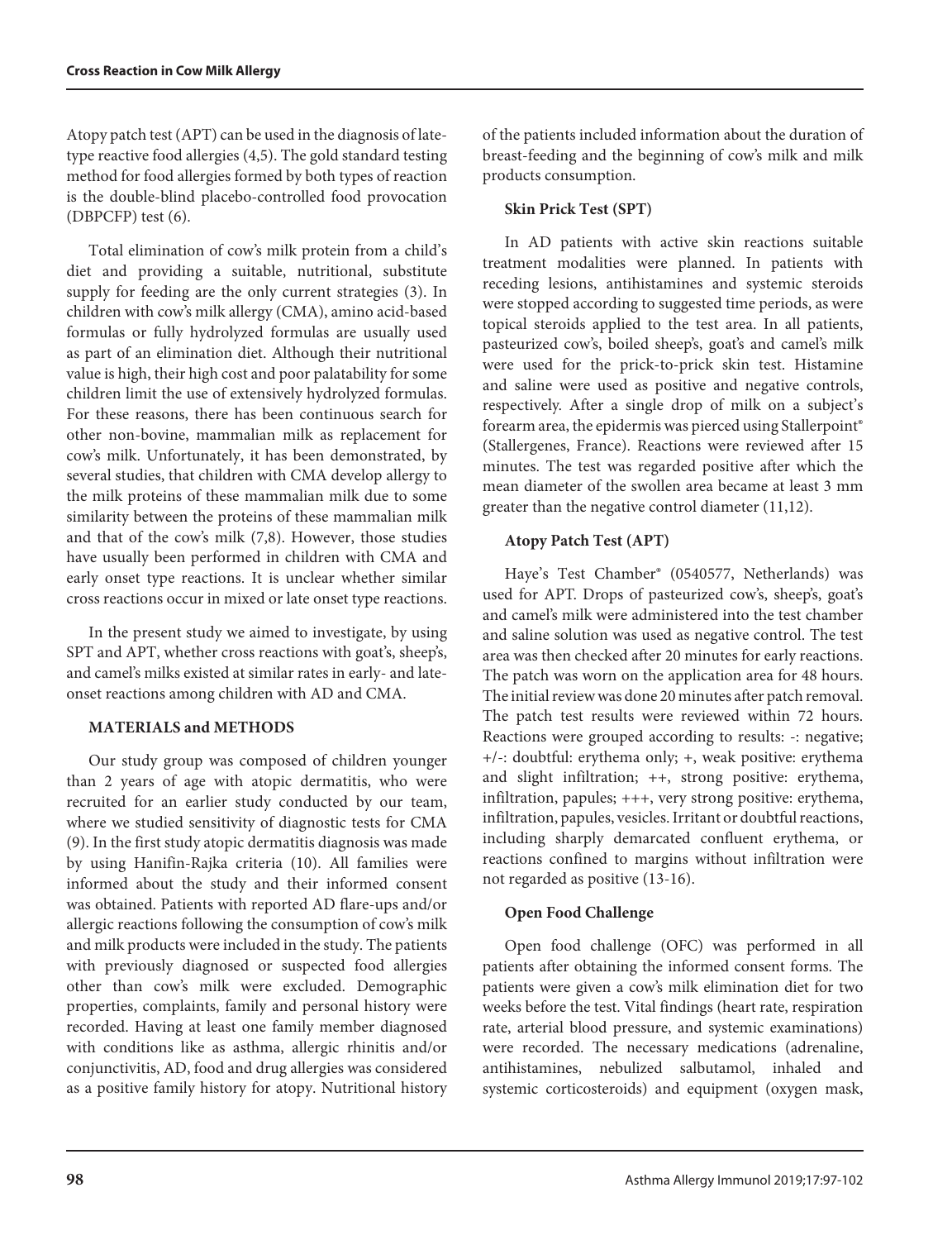nebulization and resuscitation set) were made ready at bedside for possible serious reactions that might develop during the test period. Oral provocation was performed using pasteurized cow's milk. Patients were administered 0.1 ml, 0.3 ml, 0.5 ml, 1 ml, 3 ml, 5 ml, 10 ml, 20 ml, 50 ml and 100 ml cow's milk in 15-minute periods. During the test, blood pressure, heart rate, respiration rate, itching, erythema, swelling, nausea, emesis, abdominal pain, sneezing, nose itching, nasal congestion, rhinorrhea and coughing were recorded after each dose. The test was finalized in case of any occurrence of skin symptoms (rash, urticaria, and angioedema), gastrointestinal symptoms (vomiting, proctocolitis, enterocolitis, and diarrhea) and/or respiratory symptoms (bronchospasm, dyspnea) during the test (17). Patients were monitored for 24 hours after the test at the hospital. OFC negative patients were administered 200 ml/day cow's milk for a week and were reviewed thereafter. The test was considered positive in case of severe itching and/or exacerbation of atopic dermatitis lesions in the monitoring process.

Early onset reaction was defined as a reaction that occurred within the first two hours; late onset reaction was defined as a reaction that occurred between two hours to one week. Non-reactive patients were considered as negative (3).

Our study population was composed of patients who were determined by OFC as having early and/or late reactions and diagnosed with CMA in the first study. The results of the SPT and APT tests done with cow's milk and other mammals' milk were compared with regard to cross reactions. This study has been approved by ethics committee at the Adnan Menderes University, Medical Faculty.

## **Statistical Analysis**

The study data were analyzed with SPSS 20.0 for Windows (SPSS Inc., Chicago, Illinois) software package.

The normal distributions of quantitative variables were checked with Kolmogorov-Smirnov test. Descriptive statics were expressed as frequency (%), mean±standard deviation, and median (minimum-maximum). The normally-distributed variables were compared between independent groups using Student's t-test whereas nonnormally distributed variables were compared with Mann Whitney-U test.

#### **RESULTS**

Among 53 patients with AD and suspected CMA in our previous study, 24 patients who were detected to have CMA by OFC were enrolled. Mean age of the study group was 1.5±1.0 years and the male:female ratio was 1. Table I shows the demographic properties, dietary history, and atopy rates in the families.

Among the CMA (+) patients, 15 patients (63%) had early onset and 9 (37%) had late onset reactions. Only 66.6% of the patients diagnosed with CMA were SPT positive. None of the patients with a delayed reaction had positivity with skin testing whereas all of them had APT positivity. While none of the patients with a negative OFC had positivity with SPT, three had false positive APTs. The results of the SPT and APT tests done with other mammals' milk in CMA positive patients were shown on Table II. Only 66.7% of early-onset type OFC (+) cases were SPT positive with cow's milk, and 70% of SPT positive cases were shown to cross-react with sheep's and goat's milk. None of the cases with late-onset reactions with OFC had SPT positivity. Among patients with APT positivity with cow's milk, 88.8% had APT positivity with goat's milk and 66.6% with sheep's milk. None of the patients with CMA had SPT and APT positivity.

Although one patient was found to be CMA negative with SPT, APT and OFC, a positive reaction was observed to goat's milk with APT; and that patient was subsequently diagnosed with late type isolated goat's milk allergy.

**Table I. Main demographic and clinical characteristics of the CMA positive population.**

| Age (mean $\pm$ SD)                                                    | $1.5 \pm 1.0$  |
|------------------------------------------------------------------------|----------------|
| Male/Female (n)                                                        | 12/12          |
| <b>Positive family history for atopic disorders</b> n (%)              | 20(83,3)       |
| <b>Total breastfeeding duration</b> (month) (mean±SD)                  | $11.1 \pm 6.5$ |
| Milk and milk products initiation time (month) mean (min-max)          | $4(1-7)$       |
| Beginning time of symptoms of atopic dermatitis (month) mean (min-max) | $4(1-7)$       |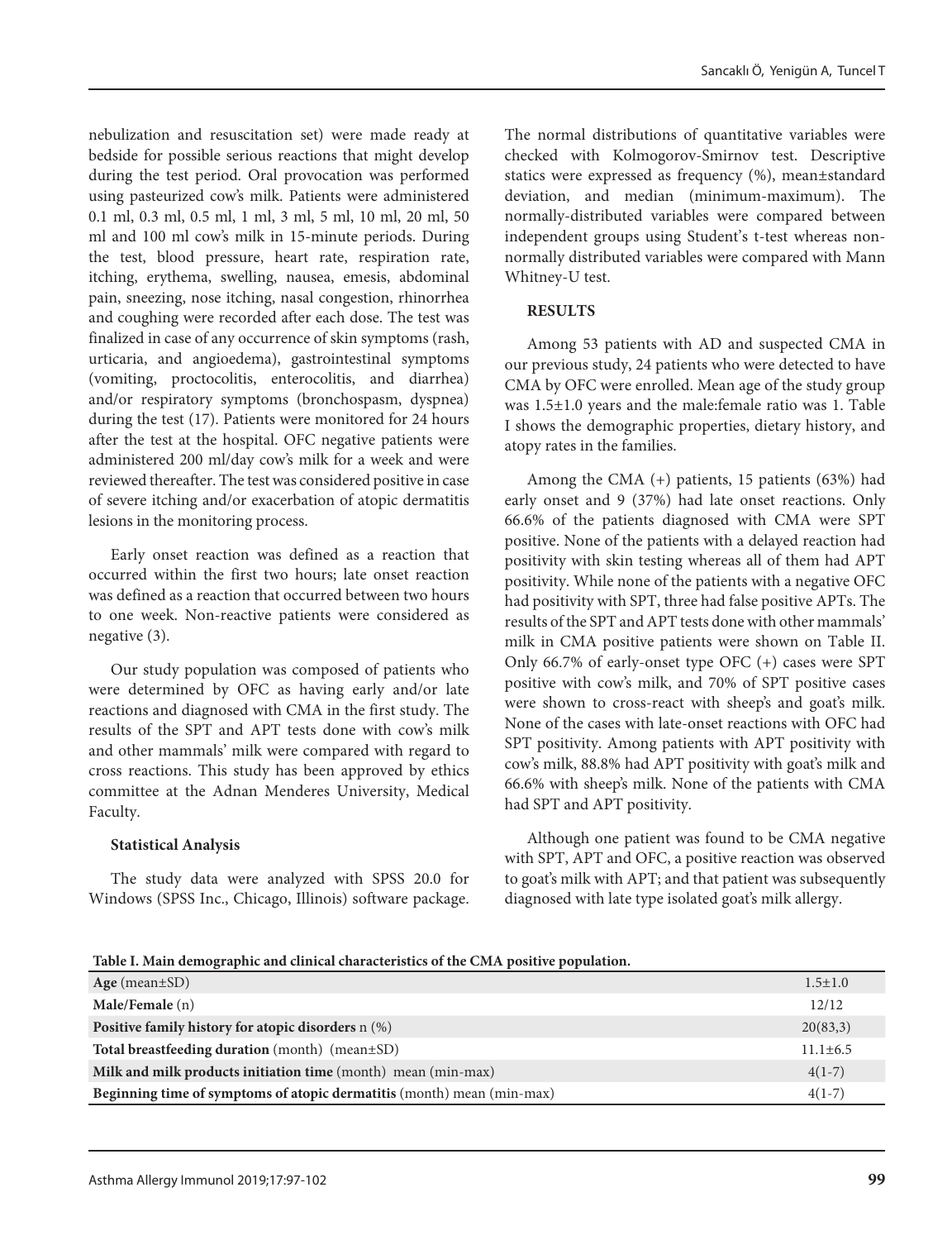| <b>SPT</b> positivity | <b>APT</b> positivity |  |
|-----------------------|-----------------------|--|
|                       |                       |  |
| 10(66.7)              | 3(20)                 |  |
| 7(46.6)               | 3(20)                 |  |
| 7(46.6)               | 3(20)                 |  |
| $\mathbf{0}$          | $\overline{0}$        |  |
|                       |                       |  |
| $\mathbf{0}$          | 9(100)                |  |
| $\mathbf{0}$          | 8(88.8)               |  |
| $\overline{0}$        | 6(66.6)               |  |
| $\mathbf{0}$          | $\overline{0}$        |  |
|                       |                       |  |

**Table II. The results of the SPT and APT tests done with other mammals' milk in CMA positive patients.**

**APT:** Atopy patch test, **SPT:** Skin prick test, **OFC:** Oral food challenge.

#### **DISCUSSION**

Our study results showed that a considerably high cross reaction between cow's and sheep's and goat's milk could be demonstrated with both SPT and APT, but there was no cross reaction between cow's and camel's milk demonstrable by neither SPT nor APT.

The co-occurrence of CMA and moderate-to-severe atopic dermatitis is common, particularly among young children. An elimination diet should be implemented to control the symptoms of the disease in this age group. Hydrolyzed or amino acid-based formulas are typically used instead of cow's milk. However, they are expensive; and compliance cannot be guaranteed in some children due to their unpleasant taste. Therefore, families and physicians are in active search for alternative nutritional approaches. Using other mammals' milks as an alternative to cow's milk is a hot topic of research. Cow's milk is composed of casein and whey proteins. Whey allergens are composed of alpha-lactalbumin (ALA), betalactoglobulin (BLG), bovine serum albumin (BSA), bovine immunoglobulins, and caseine allergens (consisting of 4 different proteins: alpha<sub>s1</sub>, alpha<sub>s2</sub>, beta, and kappa casein). Prior studies have shown that, owing to belonging to the same family, sheep's, goat, and cow's milk have similar protein structures, and there exists a high degree of cross reactivity between them (20,21). Donkey's, horse's, pig's and camel's milk show a lesser degree of similarity since these animals belong to a different family. Many former studies have suggested that horse, donkey, and camel's milk may be used as an alternative to cow's milk in case of allergy against the latter (7,8).

The most commonly recommended milk is goat's milk in patients with CMA (18). As a result of a lesser amount of caseine and a different protein structure, it has been argued that goat's milk can be tolerated better in subjects with CMA (19). However, cross reactions between cow's and goat's milk have been shown in many studies, both invivo and invitro (8). Bellioni-Businco (20) reported that 92% of children with CMA could not tolerate goat's milk while Infante Pina et al. (21) reported a corresponding figure of 75%*.* The sensitivity of SPT may be quite lower due to an immature skin sensitivity especially in young children. In our study, only 10 of 15 patients with CMA who had an early type OFC positivity also showed SPT positivity. It has been shown that 70% of SPT positive cases with cow's milk had also SPT positivity with goat's and sheep's milk. Such higher percentages of cross reactions indicate that recommending goat's milk as an alternative to cow's milk in patients with CMA is not safe. It has even been reported that administering goat's milk may trigger anaphylaxis in some subjects with CMA (22).

Clinical signs and symptoms in atopic dermatitis may emerge by IgE and non-IgE mechanisms. Therefore, diagnosing food allergies solely with SPT without using OFC may lead to inadequate elimination and a failure to adequately control AD exacerbations due to a failure to exclude non-IgE reactions. OFC is a difficult-to-apply technique that is time-consuming for physicians and that requires a careful monitorization owing to a possibility of triggering allergic reactions. A plenty of studies has been conducted on the feasibility of the diagnostic use of APT in non-IgE reactions; however, its routine use is controversial owing to inadequate rating criteria or a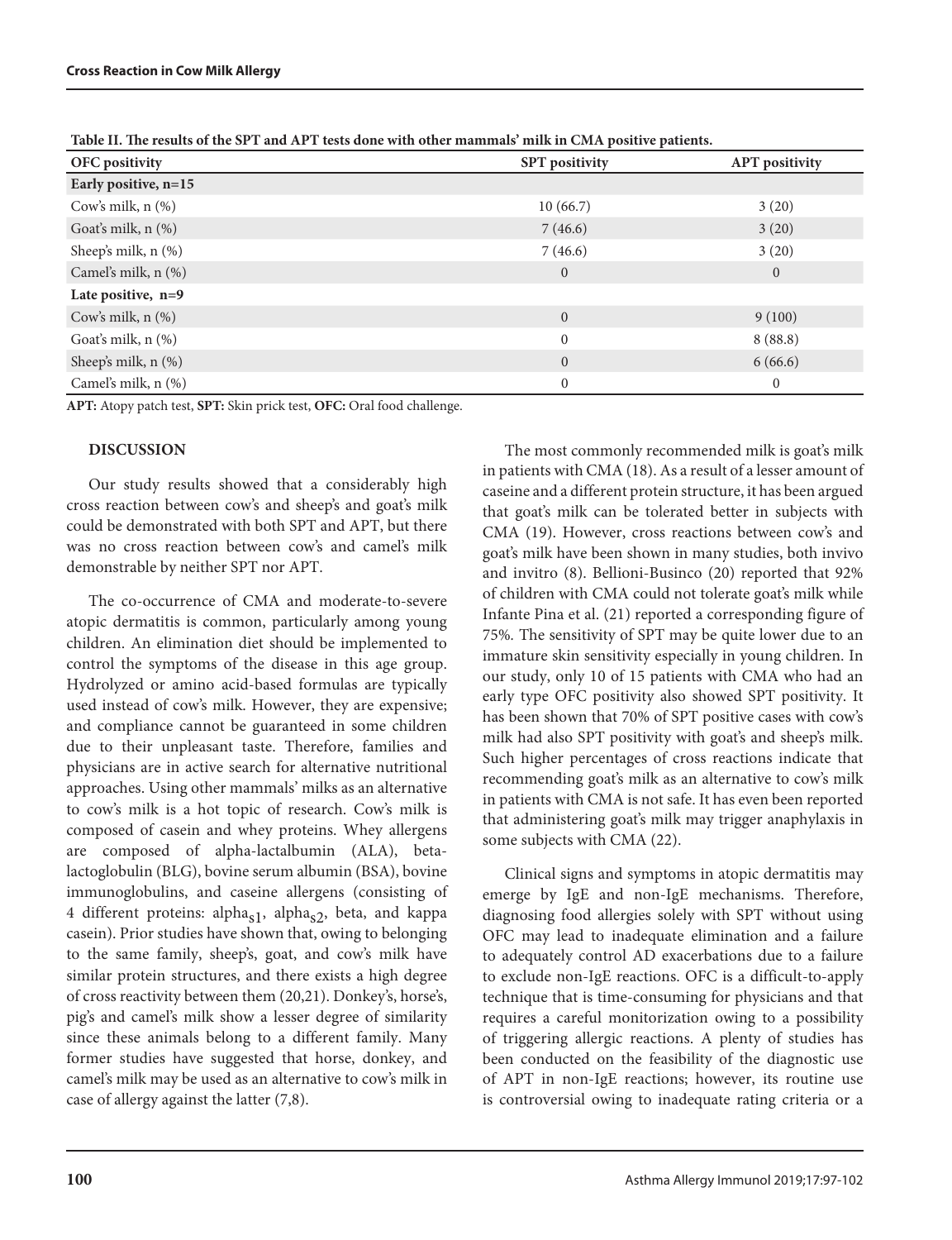subjective assessment. All patients with delayed positivity to OFC had also APT positivity to cow's milk. However, a similar APT positivity was detected in 3 OFC early positive cases and 3 APT negative cases. APT positivity in OFC early positive cases was related to an immune mechanism being both IgE- and non-IgE-mediated in these cases. However, APT positivity in OFC negative cases was linked to an AD-related impairment of skin integrity. This suggested us that one must be careful against false positives when APT is assessed. APT positivity in all cases with delayed OFC positivity suggested that APT could be used as an ancillary diagnostic test for CMA in equivocal cases. Our study showed APT positivity with goat's milk in 8 of 9 patients with delayed OFC positivity and with sheep's milk in 6. These results suggest that cross reactivity in early reactions between other mammals' milk and cow's milk also exists for delayed reactions, and that patients that are administered other mammals' milk should be definitely followed for delayed effects.

Rare cases of isolated goat's or sheep's milk allergy have been reported in the literature. This was found to be against some proteins that are found in goat's and sheep's milk but not in cow's milk (23,24). Our study similarly demonstrated a ++++ reaction against goat's and sheep's with APT in a patient who had no CMA and who was SPT negative with goat's milk. That patient could not be applied oral provocation test with goat's milk since the patient's family gave no consent for it. Although there was no history of direct goat's milk use, the patient was found to have consumed processed meat products containing goat's milk, and the patient's signs of AD remarkably regressed after an elimination diet. It was noted that when goat's milk was reintroduced to his diet, his eczema was markedly exacerbated. These findings showed us that the patient had an isolated delayed type allergic reaction against goat's milk. A review of the literature revealed that our case was the first who had a delayed type reaction with goat's milk proved by APT.

Our study has some limitations. The results of patients detected to have a cross reaction between cow's milk and other mammal milk with APT could not be verified with OFC since parents of children with positive goat's and sheep's milk tests refused oral challenge tests knowing the possibility of high risk of allergic reaction although there is lack of evidence on the risk of reaction to goat's and sheep's milk. APT's standardization for the diagnosis

of CMA is not clear and its routine use for diagnosis is a subject of debate. However, our study group consisted of patients with mixed type allergy. In patients with delayed type allergy, test methods such as SPT and specific IgE measurement may not be adequate. Our study showed very high sensitivity of APT for delayed reactions. Our study serves as a preliminary study on this subject, and additional studies on the routine use of APT for AD are needed.

In summary, our study demonstrated that among children younger than 2 years of age who had CMA, cross reactions against goat's and sheep's milk could be shown using APT, and that none of the cases developed early or delayed type reactions against camel's milk. This study suggests that camel's milk can be regarded as a safer substitute than goat's and sheep's milk in children with CMA. In order to recommend camel's milk for children with CMA, however, many studies are needed to be conducted in the future to determine the tolerable amount of camel's milk and its nutritional adequacy among children with CMA.

### **REFERENCES**

- 1. Fiocchi A, Brozek J, Schünemann H, Bahna SL, Von Berg A, Beyer K, et al. [World Allergy Organization \(WAO\) Diagnosis](http://www.ncbi.nlm.nih.gov/pubmed/20618740)  [and Rationale for Action against Cow's Milk Allergy \(DRACMA\)](http://www.ncbi.nlm.nih.gov/pubmed/20618740)  [Guidelines.](http://www.ncbi.nlm.nih.gov/pubmed/20618740) Pediatric Allergy Immunol 2010;21(Suppl 21):1- 125.
- 2. Eigenman PA, Sicherer SH, Borkowski TA, Cohen BA, Sampson HA. Prevalance of IgE mediated food allergy among children with atopic dermatitis. Pediatrics 1998;101(3):E8.
- 3. Sicherer SH, Sampson HA. Food allergy: Epidemiyology, pathogenesis, diagnosis, and treatment. J Allergy Clin Immunol 2014;133(2):291-307.
- 4. Edwards KP, Martinez BA. Atopy patch testing for foods: A review of the literature. Allergy Asthma Proc 2014;35(6):435-43.
- 5. Mehl A, Rolinck-Werninghaus C, Staden U, Verstege A, Wahn U, Beyer K, et al. [The atopy patch test in the diagnostic workup](http://www.ncbi.nlm.nih.gov/pubmed/17030247)  [of suspected food-related symptoms in children.](http://www.ncbi.nlm.nih.gov/pubmed/17030247) J Allergy Clin Immunol 2006;118(4):923-9.
- 6. Bindslev-Jensen C, Ballmer-Weber BK, Bengtsson U, Blanco C, Ebner C, Hourihane J, et al. Standardization of food challenges in patients with immediate reactions to foods-position paper from European Academy of Allergology and Clinical Immunology. Allergy 2004;59(7):690-7.
- 7. Restani P, Beretta B, Fiocchi A, Ballabio C, Galli CL. Crossreactivity between mammalian proteins. Ann Allergy Asthma Immunol 2002;89(Suppl 1):11-5.